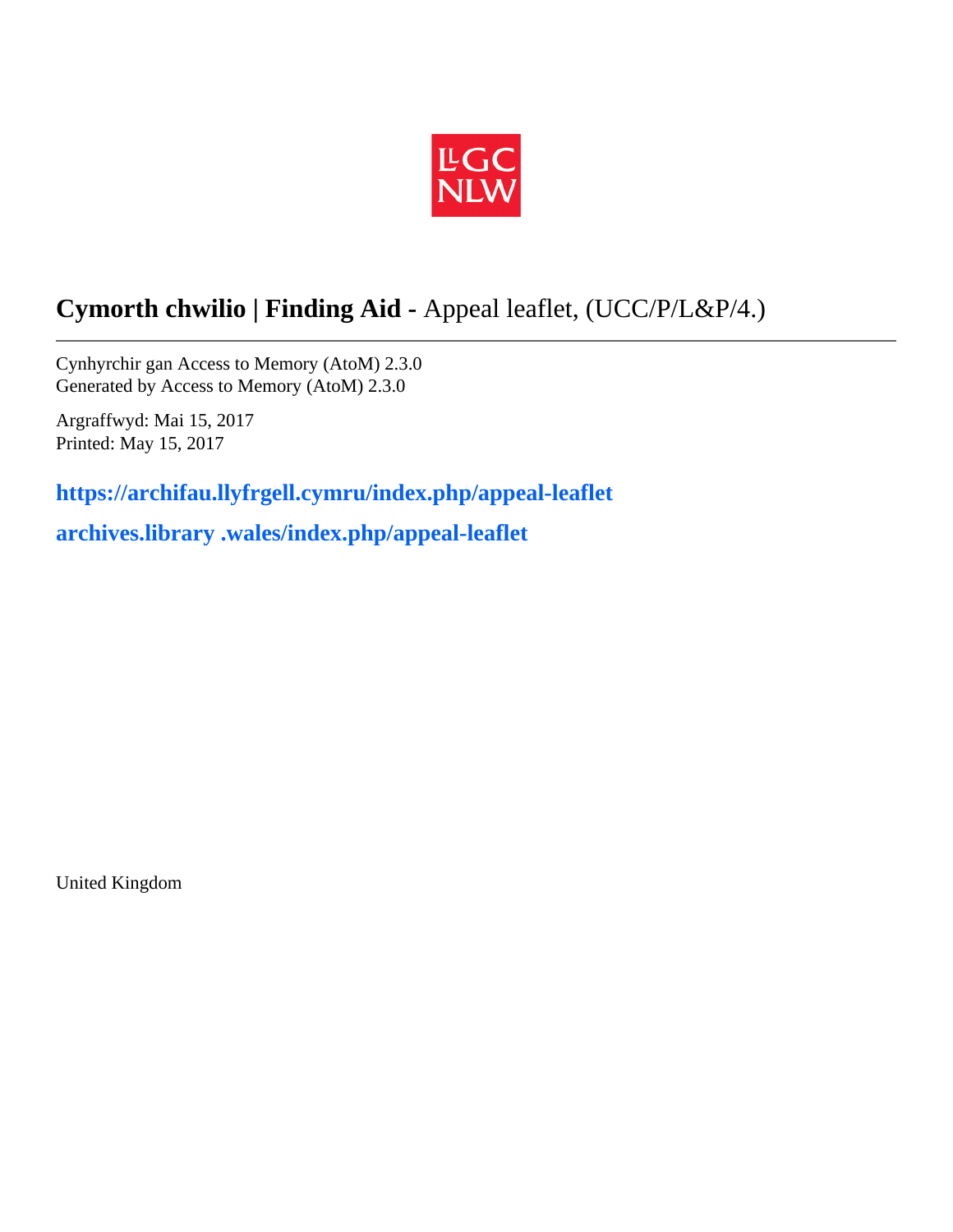# Tabl cynnwys | Table of contents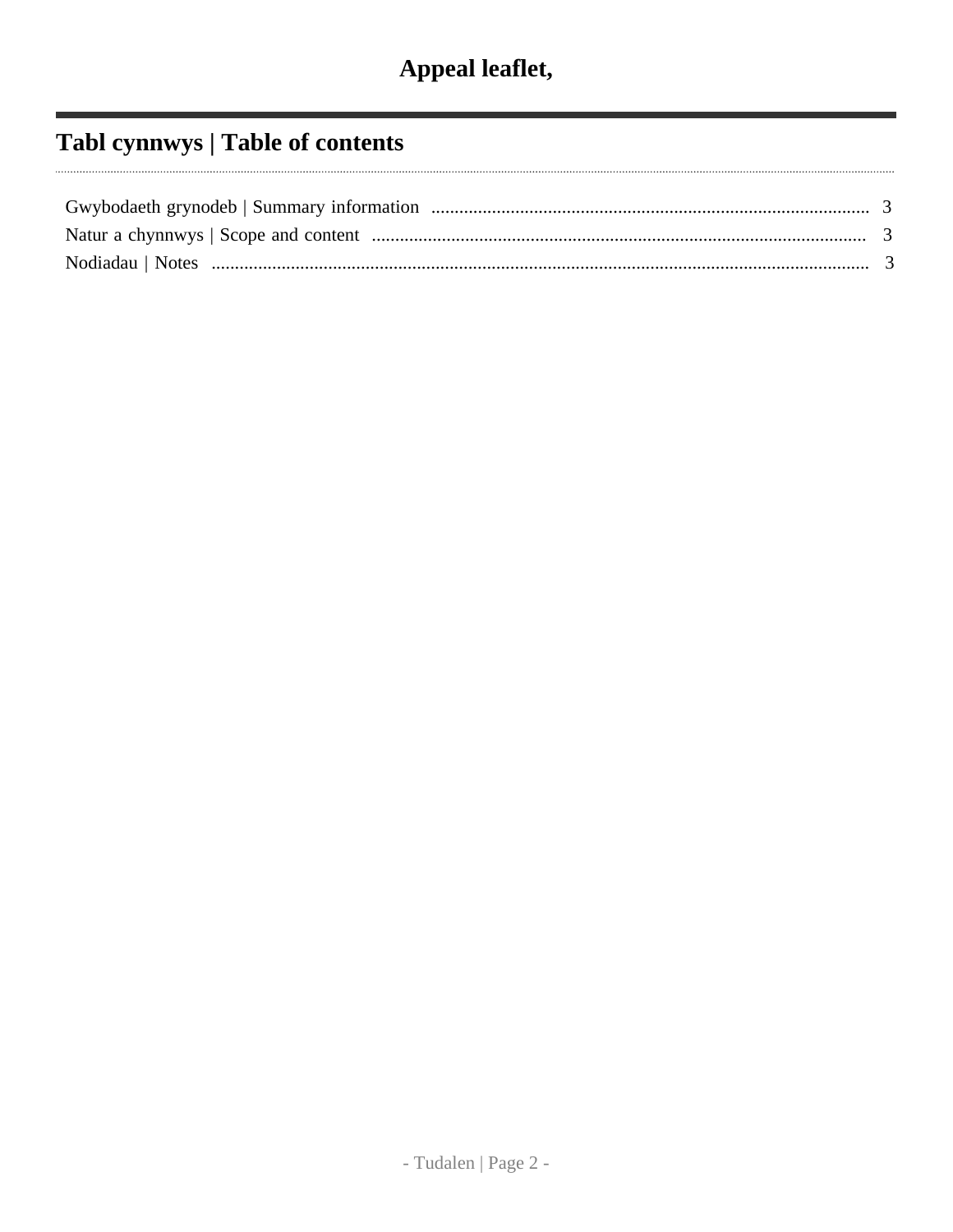## <span id="page-2-0"></span>**Gwybodaeth grynodeb | Summary information**

| Lleoliad   Repository:                                                              |                                                   |
|-------------------------------------------------------------------------------------|---------------------------------------------------|
| Teitl   Title:                                                                      | Appeal leaflet,                                   |
| ID:                                                                                 | UCC/P/L&P/4.                                      |
| Virtua system control<br>number [alternative]:                                      | vtls006591557                                     |
| <b>Project identifier</b><br>[alternative]:                                         | cymruww1                                          |
| <b>Dyddiad</b>   Date:                                                              | 1917, Nov. 27 / (dyddiad creu   date of creation) |
| <b>Iaith   Language:</b>                                                            | English                                           |
| Dyddiadau creu,<br>golygu a dileu   Dates<br>of creation, revision<br>and deletion: |                                                   |
| Nodyn   Note<br>[generalNote]:                                                      | Preferred citation: UCC/P/L&P/4.                  |

### **Hanes Gwarchodol | Custodial history**

Cardiff University Institutional Archives.

## <span id="page-2-1"></span>**Natur a chynnwys | Scope and content**

Appeal leaflet, recruiting women to assist with flax harvest, from the Women's National Land Service Corps.

## <span id="page-2-2"></span>**Nodiadau | Notes**

#### **Nodiadau teitl | Title notes**

#### **Lleoliad y gwreiddiol | Location of originals**

Cardiff University.